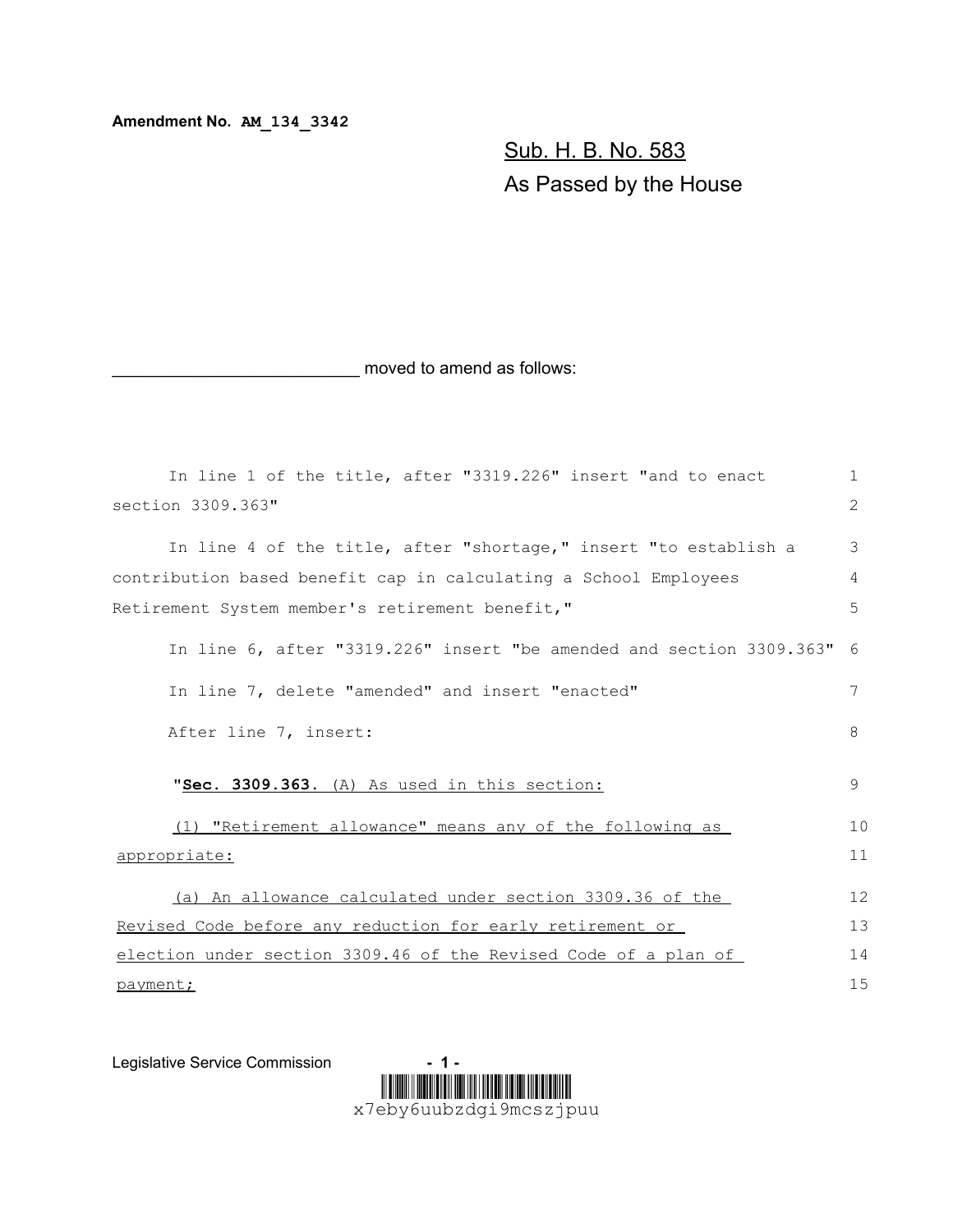| (b) An allowance calculated under division (A) of section        | 16 |
|------------------------------------------------------------------|----|
| 3309.45 of the Revised Code;                                     | 17 |
| (c) An allowance calculated under division (B) (1) (a) of        | 18 |
| section 3309.381 of the Revised Code.                            | 19 |
| (2) "CBBC" means the contribution based benefit cap, which       | 20 |
| is a limit established by the school employees retirement board  | 21 |
| on the retirement allowance a member may receive.                | 22 |
| (B) Based on the advice of an actuary appointed by the           | 23 |
| board, the board shall designate a number as the CBBC factor.    | 24 |
| The board may, from time to time, revise the factor pursuant to  | 25 |
| advice from an actuary appointed by the board.                   | 26 |
| (C) Before paying a retirement allowance, the board shall        | 27 |
| make all of the following calculations:                          | 28 |
| (1) Determine an amount equal to the value of the member's       | 29 |
| accumulated contributions, including any contributions used to   | 30 |
| fund a disability benefit under section 3309.40 of the Revised   | 31 |
| Code, any amounts received by the school employees retirement    | 32 |
| system under division (B) (5) (a) (i) of section 3309.35 of the  | 33 |
| Revised Code, and a portion of any amounts paid by an employer   | 34 |
| under section 3309.33 of the Revised Code, as determined by an   | 35 |
| actuary appointed by the board;                                  | 36 |
| (2) Determine the amount of a single life annuity that is        | 37 |
| the actuarial equivalent of the amount determined under division | 38 |
| (C)(1) of this section, adjusted for the age of the member at    | 39 |
| the time of retirement or, when appropriate, the age at the time | 40 |
| of the member's death;                                           | 41 |
| (3) Multiply the annuity amount determined under division        | 42 |
| (C)(2) of this section by the CBBC factor.                       | 43 |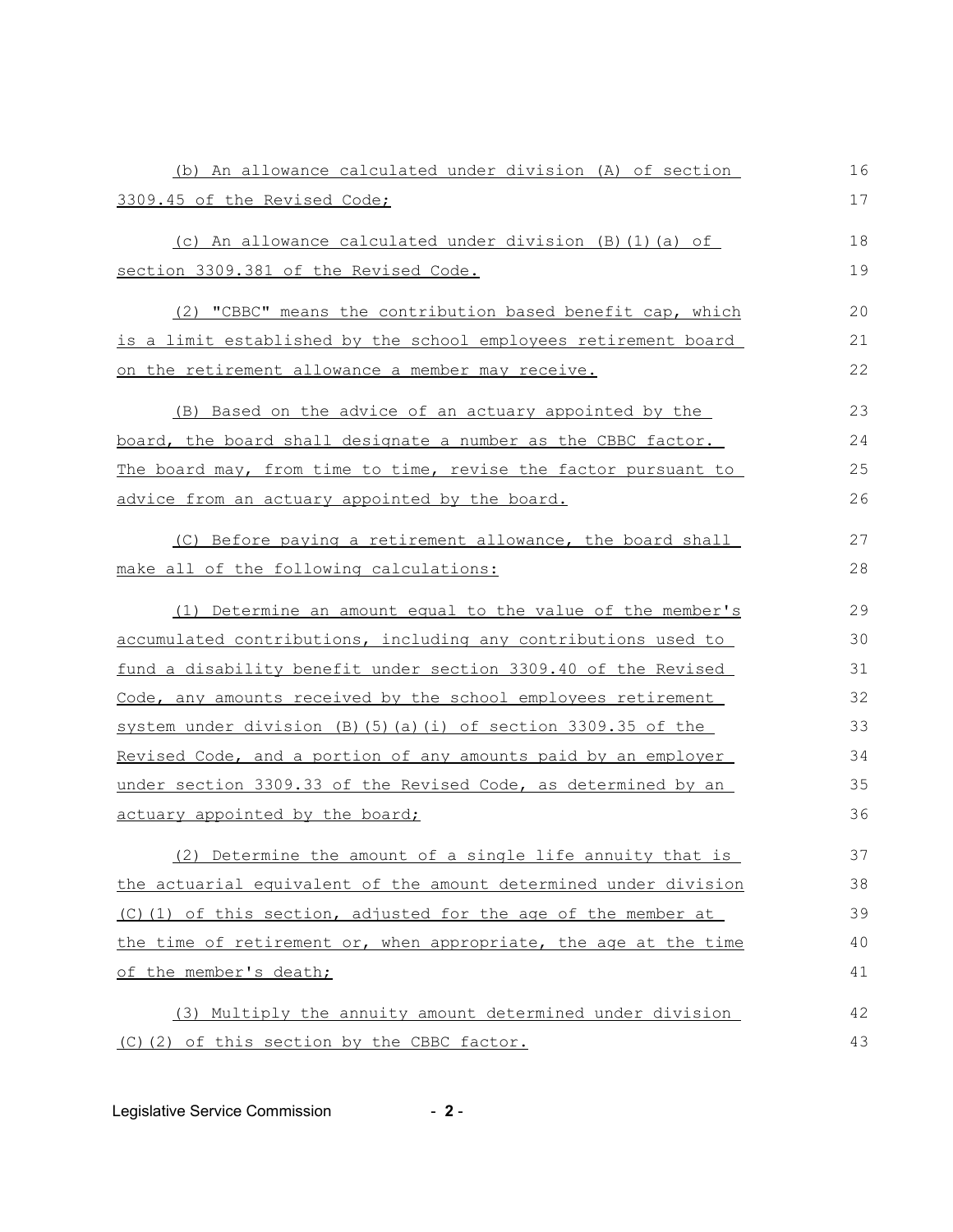| (D) The amount determined under division (C) (3) of this        | 44 |
|-----------------------------------------------------------------|----|
| section is the member's CBBC. If the retirement allowance the   | 45 |
| member would receive exceeds the member's CBBC, the board shall | 46 |
| reduce the retirement allowance to an amount equal to the       | 47 |
| member's CBBC.                                                  | 48 |
| (E) If a member's retirement allowance is reduced under         | 49 |
| this section, the reduced retirement allowance is the member's  | 50 |
| single lifetime allowance for purposes of sections 3309.36,     | 51 |
| 3309.45, and 3309.381 of the Revised Code.                      | 52 |
| (F) The board may adopt rules to implement this section."       | 53 |
| After line 100, insert:                                         | 54 |
|                                                                 |    |
| "Section 6. Section 3309.363 of the Revised Code, as            | 55 |
| enacted by this act, takes effect August 1, 2023."              | 56 |

The motion was \_\_\_\_\_\_\_\_\_\_\_ agreed to.

| SYNOPSIS                                                       | 57 |
|----------------------------------------------------------------|----|
| Contribution based benefit cap for SERS retirement             | 58 |
| benefits                                                       | 59 |
| R.C. 3309.363                                                  | 60 |
| Requires the School Employees Retirement (SERS) Board to       | 61 |
| establish the "contribution based benefit cap" (CBBC), a limit | 62 |
| on the retirement allowance a member may receive.              | 63 |
| Requires the SERS Board, before paying a retirement            | 64 |
| allowance, to calculate a member's CBBC based on the           | 65 |
| contributions the member has made converted to an annuity and  | 66 |

Legislative Service Commission **4** - **3** -